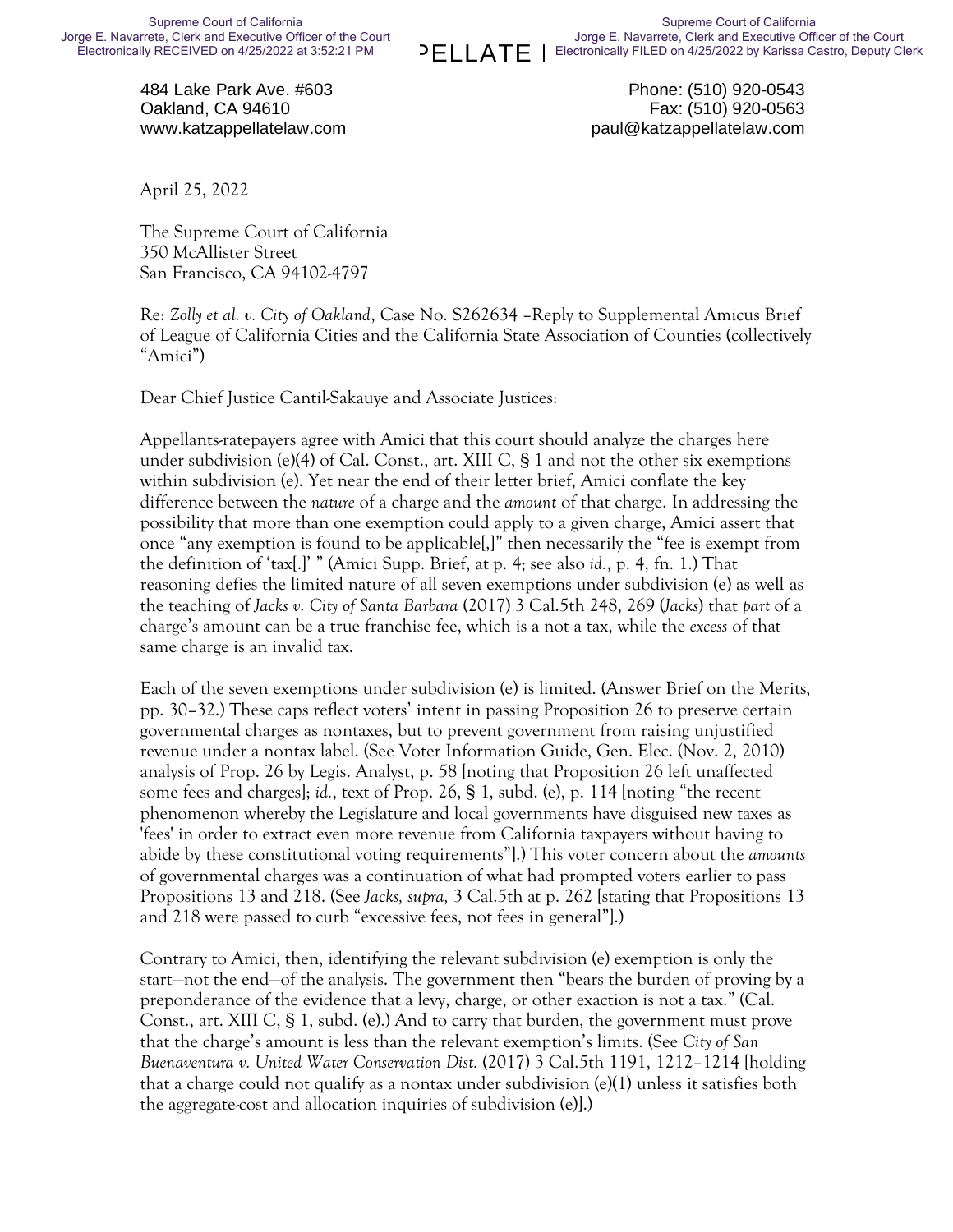Thus, just because part of each charge here might be exempt as a franchise fee under subdivision (e), does not mean that each charge's *entire amount* is exempt. By analogizing franchise fees to the types of fees discussed in *Sinclair Paint Co. v. State Bd. of Equalization* (1997) 15 Cal.4th 866, *Jacks* explained that Proposition 218 required a "reasonable relationship" between a franchise fee's amount and the rationale for charging the fee—the value of the franchise. (*Jacks, supra,* 3 Cal.5th at p. 269.) Otherwise, a local government could exploit a valid franchise fee by inflating its amount to raise revenue without getting voter approval. (*Ibid.*) In passing Proposition 26, voters still permitted local governments to impose franchise fees—and still limited those fees to justifiable amounts. (See *id.* at pp. 262–263 ["This understanding that restrictions on taxation do not encompass amounts paid *in exchange for property interests* is confirmed by Proposition 26 … "], italics added.)

So, if Oakland cannot prove that each charge's entire amount is reasonably related to the value of the corresponding franchise, Proposition 26 will bar the excessive amount as not part of "[a] charge i*mposed for* [the] use of … or the purchase … of local government property." (Cal. Const., art. XIII C, §1, subd. (e)(4), italics added.; see also Answer on the Merits, p. 33.) And at this demurrer stage, appellants-ratepayers have sufficiently alleged that Oakland will not be able to carry its burden.

Kind regards,

/s/ Paul Katz of Katz Appellate Law PC Attorney for Appellants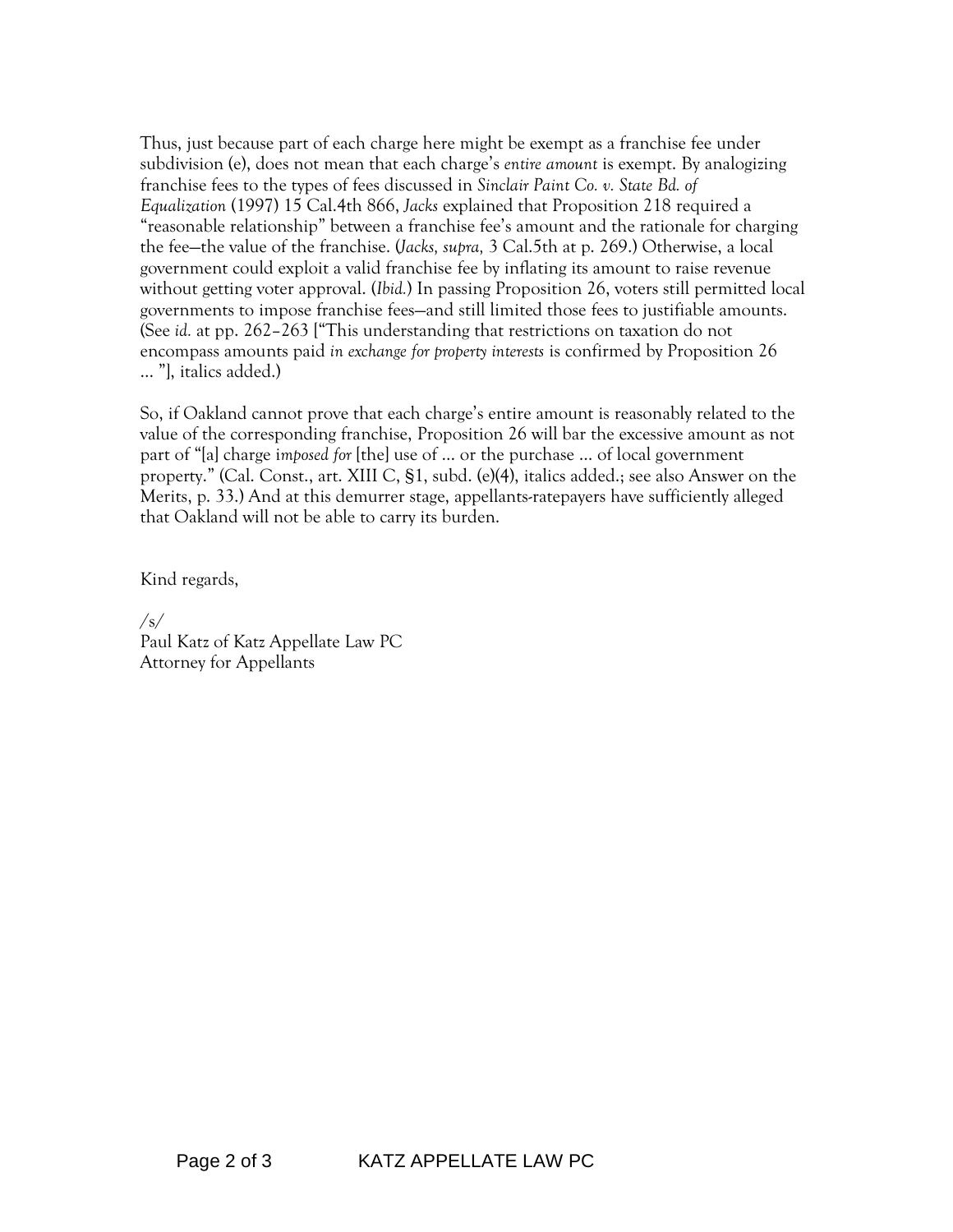## **Certificate of Compliance**

Appellants' counsel certifies in accordance with California Rules of Court, rule 8.520(c)(1) and (d)(2) that this supplemental brief contains 700 words as calculated by the Word software in which it was written.

I certify under penalty of perjury under the laws of the State of California that the foregoing is true and correct. Executed at San Francisco, California.

Respectfully submitted,

Dated: April 25, 2022 /s/

Paul Katz Attorney for Appellants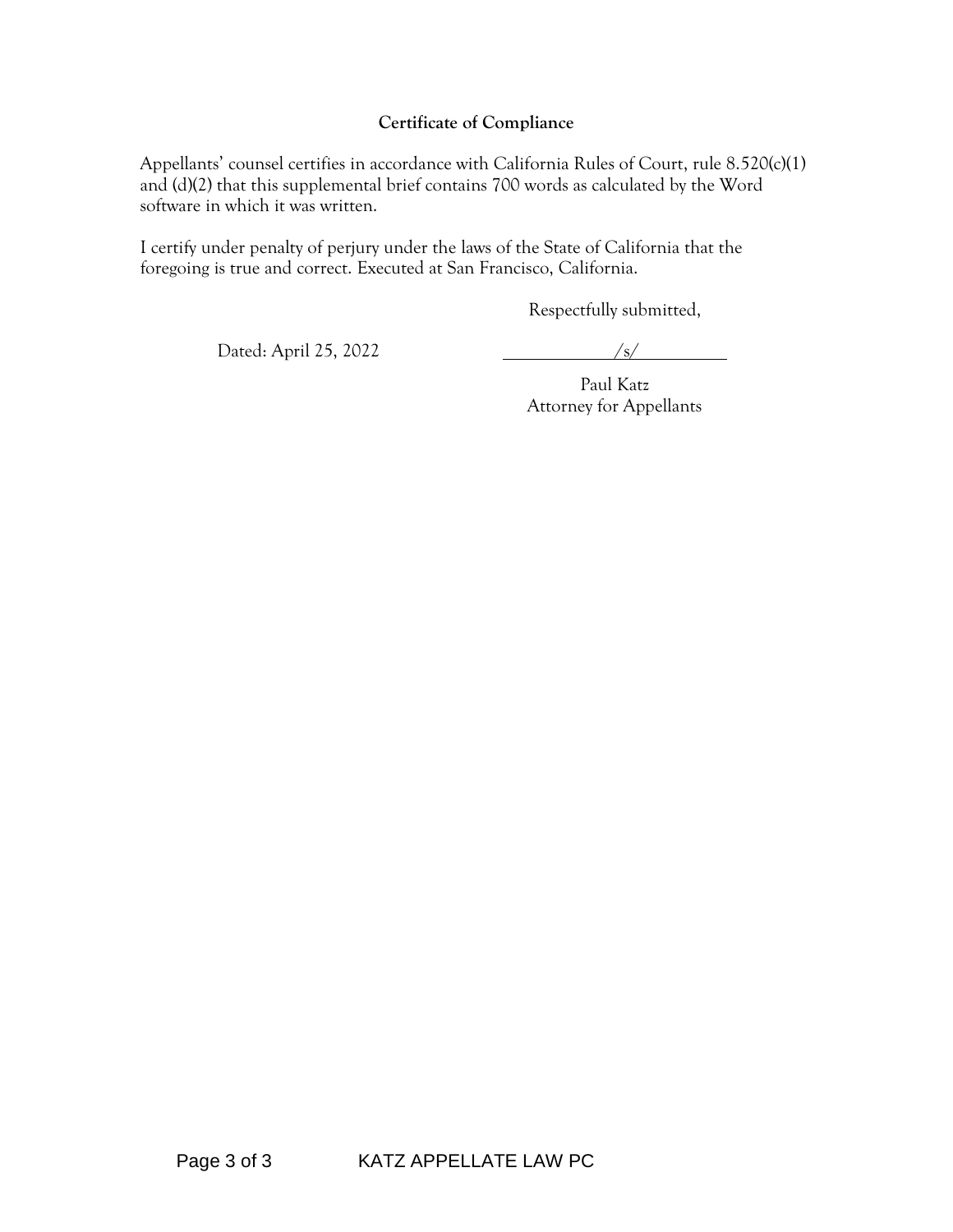## **STATE OF CALIFORNIA**

Supreme Court of California

## *PROOF OF SERVICE*

## **STATE OF CALIFORNIA**

Supreme Court of California

Case Name:**ZOLLY v. CITY OF OAKLAND** Case Number:**S262634**

Lower Court Case Number:**A154986**

- 1. At the time of service I was at least 18 years of age and not a party to this legal action.
- 2. My email address used to e-serve: **paul@katzappellatelaw.com**

3. I served by email a copy of the following document(s) indicated below:

Title(s) of papers e-served:

| <b>Filing</b> | <b>Title</b>                                             |  |
|---------------|----------------------------------------------------------|--|
| vpe           | Document                                                 |  |
| <b>BRIEF</b>  | Zolly)<br>$122 - 04 - 2$<br>Supp<br>Reply to I<br>League |  |

Service Recipients:

| <b>Person Served</b>                                      | <b>Email Address</b>               | <b>Type</b> | Date / Time                   |
|-----------------------------------------------------------|------------------------------------|-------------|-------------------------------|
| Cara Jenkins<br>Office of Legislative Counsel<br>271432   | cara.jenkins@lc.ca.gov             | $e-$        | 4/25/2022<br>Serve 3:52:20 PM |
| Zoe Savitsky<br>Oakland City Attorney's Office            | zsavitsky@oaklandcityattorney.org  | $e-$        | 4/25/2022<br>Serve 3:52:20 PM |
| Cedric Chao<br>Chao ADR, PC<br>76045                      | cedric.chao@chao-adr.com           | $e-$        | 4/25/2022<br>Serve 3:52:20 PM |
| Barbara Parker<br>Office of the City Attorney             | bjparker@oaklandcityattorney.org   | $e-$        | 4/25/2022<br>Serve 3:52:20 PM |
| Adrienne Weil<br>Metropolitan Transportation Commission   | $aweil@$ mtc.ca.gov                | $e-$        | 4/25/2022<br>Serve 3:52:20 PM |
| Brian Kabateck<br>Kabateck Brown Kellner, LLP<br>152054   | bsk@kbklawyers.com                 | $e-$        | 4/25/2022<br>Serve 3:52:20 PM |
| Larry Peluso<br>Peluso Law Group, PC                      | pelusolaw@gmail.com                | $e-$        | 4/25/2022<br>Serve 3:52:20 PM |
| Eric Shumsky<br>Orrick Herrington Sutcliffe LLP<br>206164 | eshumsky@orrick.com                | e-          | 4/25/2022<br>Serve 3:52:20 PM |
| Richard Kellner<br><b>KELLNER LAW GROUP PC</b><br>171416  | rlk@kbklawyers.com                 | $e-$        | 4/25/2022<br>Serve 3:52:20 PM |
| Joanna Gin<br>Best Best & Krieger LLP<br>323715           | joanna.gin@bbklaw.com              | $e-$        | 4/25/2022<br>Serve 3:52:20 PM |
| Jeanette Barzelay<br>DLA Piper LLP                        | $ $ jeanette.barzelay@dlapiper.com | $e-$        | 4/25/2022<br>Serve 3:52:20 PM |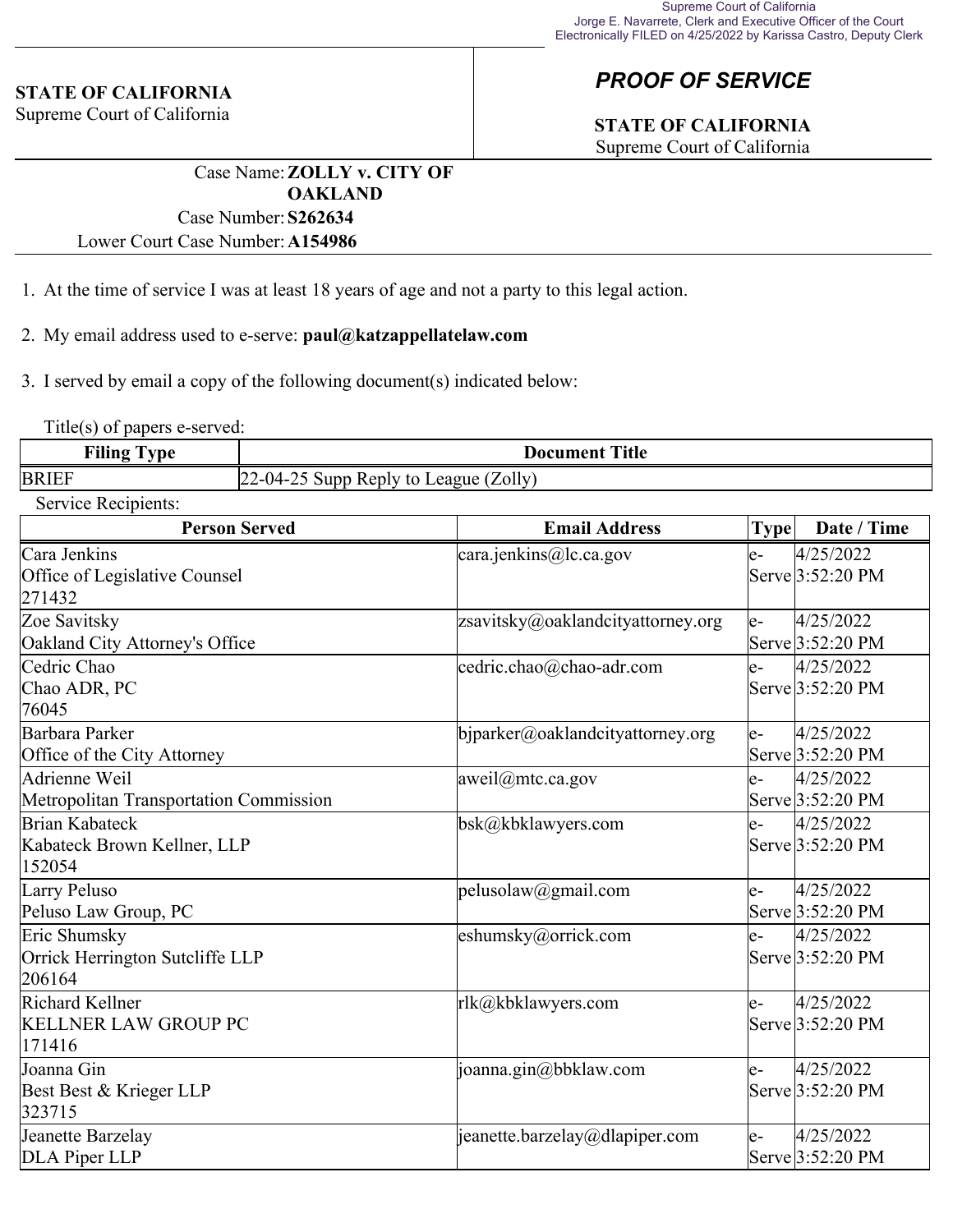| 261780                                                         |                                 |      |                               |
|----------------------------------------------------------------|---------------------------------|------|-------------------------------|
| Tamara Shepard<br>DLA Piper<br>194772                          | tamara.shepard@dlapiper.com     | e-   | 4/25/2022<br>Serve 3:52:20 PM |
| Jason Litt<br>Horvitz & Levy LLP<br>163743                     | jlitt@horvitzlevy.com           | e-   | 4/25/2022<br>Serve 3:52:20 PM |
| Robin Johansen<br>Olson Remcho LLP<br>79084                    | $r$ johansen@olsonremcho.com    | $e-$ | 4/25/2022<br>Serve 3:52:20 PM |
| Monica Haymond<br>Orrick Herrington & Sutcliffe LLP<br>314098  | mhaymond@orrick.com             | $e-$ | 4/25/2022<br>Serve 3:52:20 PM |
| Andrew Zacks<br>Zacks Freedman & Patterson, PC<br>147794       | $AZ@zf$ plaw.com                | $e-$ | 4/25/2022<br>Serve 3:52:20 PM |
| Claudia Peach<br>Best Best & Krieger LLP                       | claudia.peach@bbklaw.com        | $e-$ | 4/25/2022<br>Serve 3:52:20 PM |
| Brian Goldman<br>Orrick, Herrington & Sutcliffe LLP<br>279435  | brian.goldman@orrick.com        | $e-$ | 4/25/2022<br>Serve 3:52:20 PM |
| Beth Jay<br>Horvitz & Levy, LLP<br>53820                       | bjay@horvitzlevy.com            | e-   | 4/25/2022<br>Serve 3:52:20 PM |
| Timothy Bittle<br>Howard Jarvis Taxpayers Foundation<br>112300 | tim@hjta.org                    | le-  | 4/25/2022<br>Serve 3:52:20 PM |
| Barbara Parker<br>Office of Oakland City Attorney<br>69722     | bparker@oaklandcityattorney.org | e-   | 4/25/2022<br>Serve 3:52:20 PM |
| Joshua Nelson<br>Best Best & Krieger LLP<br>260803             | Joshua.Nelson@bbklaw.com        | $e-$ | 4/25/2022<br>Serve 3:52:20 PM |
| Larry Peluso<br>Peluso Law Group, PC<br>281380                 | $\lim(\omega)$ pelusolaw.net    | e-   | 4/25/2022<br>Serve 3:52:20 PM |
| Joshua Mcdaniel<br>Horvitz & Levy LLP<br>286348                | jmcdaniel@horvitzlevy.com       | e-   | 4/25/2022<br>Serve 3:52:20 PM |
| Lutfi Kharuf<br>Best Best & Krieger<br>268432                  | lutfi.Kharuf@bbklaw.com         | $e-$ | 4/25/2022<br>Serve 3:52:20 PM |
| Robin Johansen<br>Remcho, Johansen & Purcell, LLP<br>79084     | rjohansen@rjp.com               | $e-$ | 4/25/2022<br>Serve 3:52:20 PM |
| Maria Bee<br>Office of the City Attorney                       | mbee@oaklandcityattorney.org    | $e-$ | 4/25/2022<br>Serve 3:52:20 PM |
| Paul Katz<br>Katz Appellate Law PC<br>243932                   | paul@katzappellatelaw.com       | e-   | 4/25/2022<br>Serve 3:52:20 PM |